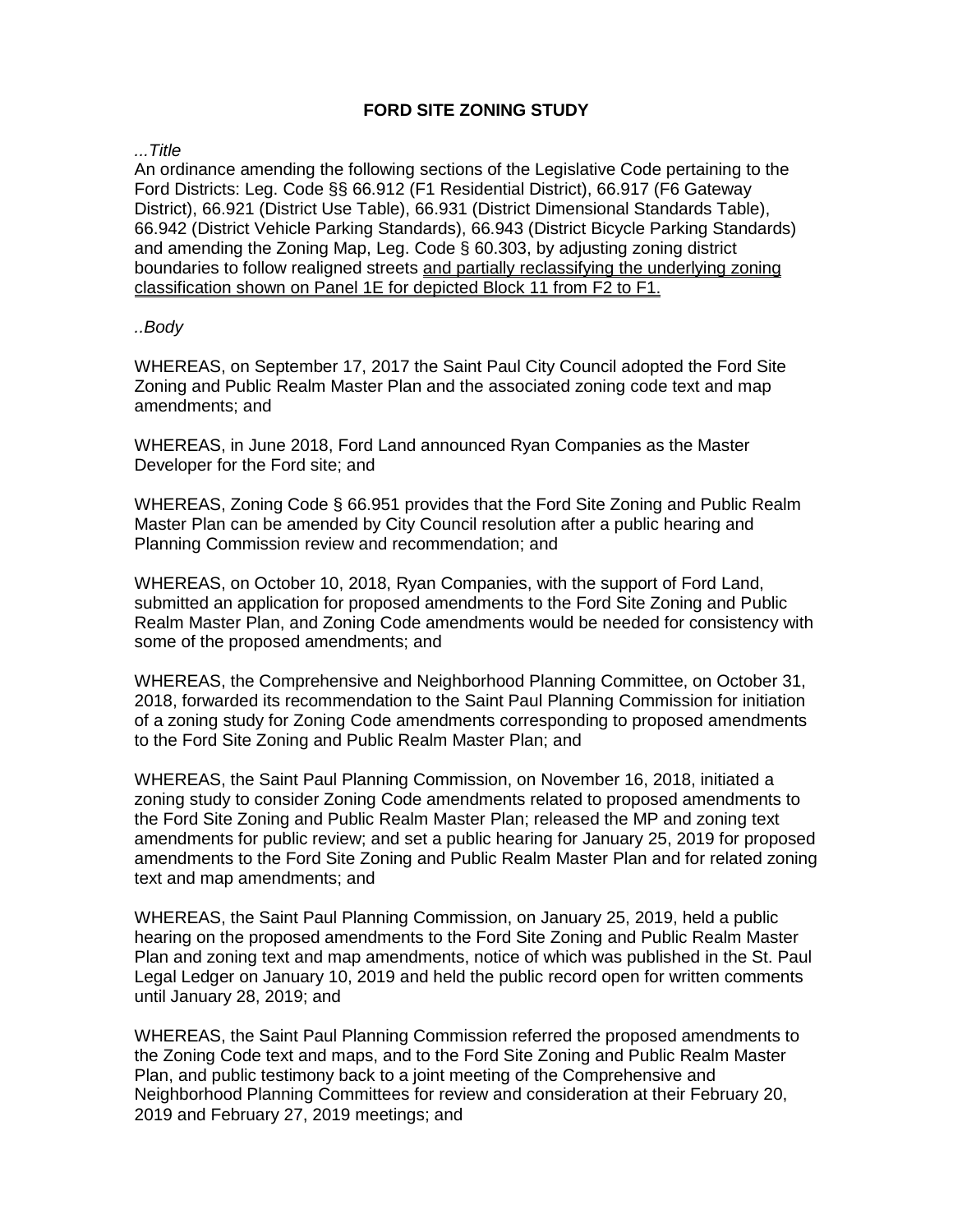WHEREAS, the Comprehensive and Neighborhood Planning Committees forwarded their recommendation and rationale for amendments to the Saint Paul Zoning Code, and to the Ford Site Zoning and Public Realm Master Plan, in a March 1, 2019, memorandum to the Saint Paul Planning Commission; and

WHEREAS, the Planning Commission, on March 8, 2019, based upon the Committee memorandum and public testimony received, recommended to the City Council certain amendments to the Ford Site Zoning and Public Realm Master Plan as well as amendments to Zoning Code § 66.900 Ford Districts, and to the zoning map for the Ford site;

NOW, THEREFORE THE COUNCIL OF THE CITY OF SAINT PAUL DOES ORDAIN:

That Saint Paul Code of Ordinances Article IX, § 66.900 Ford Districts is hereby amended to read as follows:

## **Section 1.**

## **Sec. 66.912. Intent, F1 river residential district.**

The F1 river residential district provides for high quality one-family, two-family and multifamily dwellings unit homes with two  $(2)$ -up to six (6) dwelling units each and rear carriage house dwellings with an additional one (1) to two (2) dwelling units in a combined garage structure. The district is characterized by deep setbacks from Mississippi River Boulevard, consistent with the historic form along the parkway.

## **Section 2.**

## **Sec. 66.917. Intent, F6 gateway district.**

The F6 gateway district is intended to serve as the main entrance and economic heart of the Ford redevelopment site. The district provides for a variety of business and office uses independently or in combination with retail and service establishments. Limited employment-supporting housing, and civic and educational uses may also be present. The district is focused on employment activity and complementary work force services.

#### **Section 3.**

## **Sec. 66.921. Ford district use table.**

Table 66.921, Ford district uses, lists all permitted and conditional uses in the F1-F6 Ford districts, and notes applicable development standards and conditions.

| <b>Use</b> | F <sub>1</sub> | F <sub>2</sub> | F <sub>3</sub> | F4 | F <sub>5</sub> | F <sub>6</sub> | <b>Definition</b><br>(d)<br><b>Standards</b><br>S |
|------------|----------------|----------------|----------------|----|----------------|----------------|---------------------------------------------------|
|------------|----------------|----------------|----------------|----|----------------|----------------|---------------------------------------------------|

Table 66.921. Ford District Uses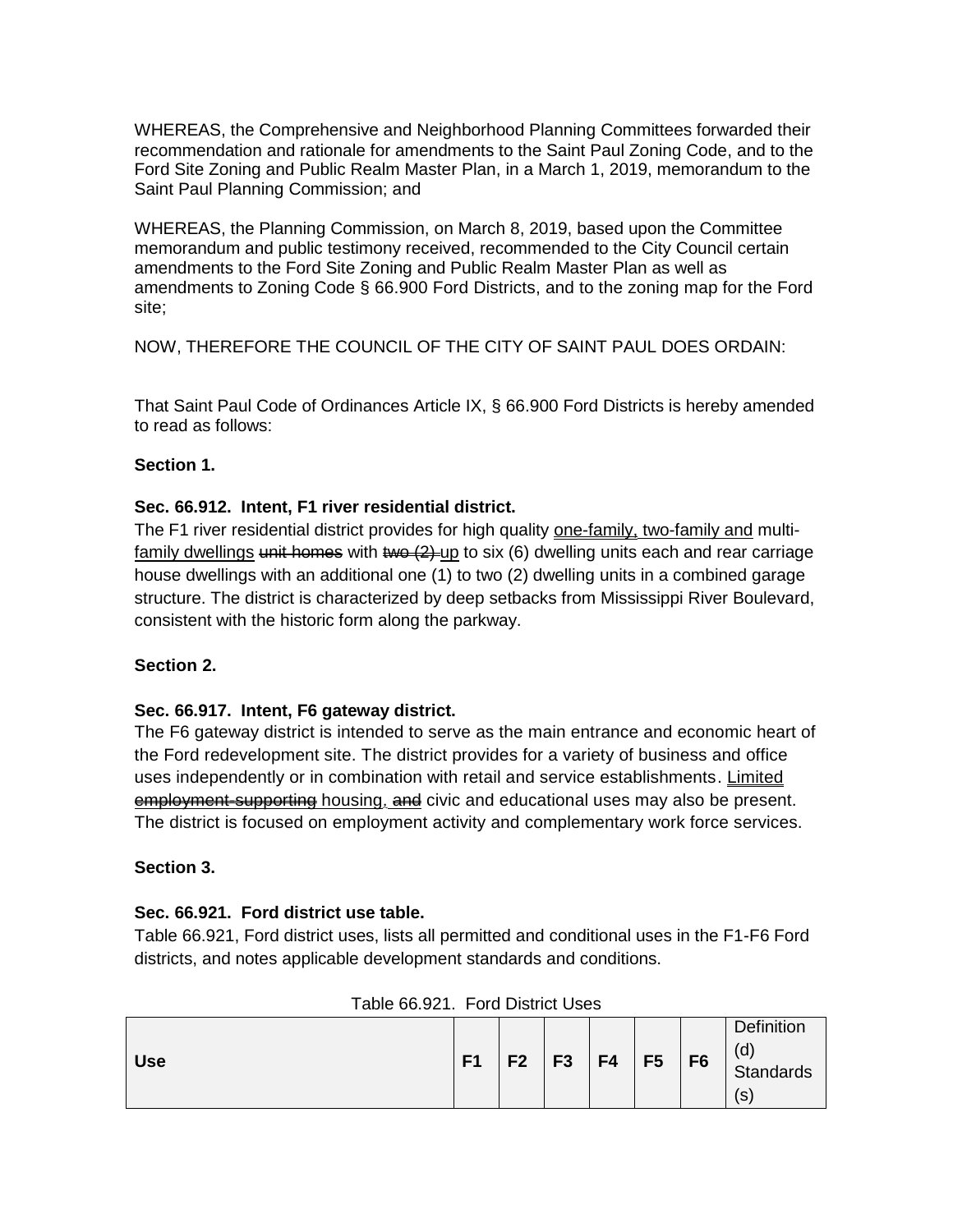|                                          |                                      |                       |                       |                       |                |                                      | Definition       |
|------------------------------------------|--------------------------------------|-----------------------|-----------------------|-----------------------|----------------|--------------------------------------|------------------|
| <b>Use</b>                               | F <sub>1</sub>                       | F <sub>2</sub>        | F <sub>3</sub>        | F4                    | F <sub>5</sub> | F <sub>6</sub>                       | (d)              |
|                                          |                                      |                       |                       |                       |                |                                      | <b>Standards</b> |
|                                          |                                      |                       |                       |                       |                |                                      | (s)              |
| <b>Residential Uses</b>                  |                                      |                       |                       |                       |                |                                      |                  |
| <b>Dwellings</b>                         |                                      |                       |                       |                       |                |                                      |                  |
| One-family dwelling                      | $\underline{\underline{\mathsf{P}}}$ |                       |                       |                       |                |                                      | <u>(d)</u>       |
| Two-family dwelling                      | $\overline{P}$                       |                       |                       |                       |                |                                      | (d)              |
| Multiple-family dwelling                 | P                                    | P                     | P                     | P                     | P              | $\overline{E}$                       | (d)              |
| Carriage house dwelling                  | $\mathsf{P}$                         | P                     |                       |                       |                |                                      | (d)              |
| <b>Mixed Commercial-Residential Uses</b> |                                      |                       |                       |                       |                |                                      |                  |
| Home occupation                          | P                                    | P                     | P                     | P                     | P              | $\overline{\mathsf{F}}$              | (d), (s)         |
| Live-work unit                           |                                      | P                     | P                     | P                     | P              | $\underline{\underline{\mathsf{P}}}$ | (d), (s)         |
| Mixed residential and commercial use     |                                      | P                     | P                     | P                     | P              | $\overline{P}$                       |                  |
| Congregate Living                        |                                      |                       |                       |                       |                |                                      |                  |
| Adult care home                          |                                      | P                     | P                     | P                     | P              | P                                    | (d)              |
| Community residential facility,          |                                      | $\overline{\text{C}}$ | $\overline{\text{C}}$ | $\overline{\text{C}}$ |                |                                      | (d), (s)         |
| licensed correctional                    |                                      |                       |                       |                       |                |                                      |                  |
| Dormitory                                |                                      |                       |                       | P                     | P              |                                      | (d), (s)         |
| <b>Emergency housing facility</b>        |                                      | C                     | $\mathsf{C}$          | C                     |                |                                      | (d), (s)         |
| Foster home                              | P                                    | P                     | P                     | P                     |                |                                      | (d)              |
| Shareable housing                        |                                      | P                     | P                     | P                     | P              |                                      | (d)              |
| Shelter for battered persons             | P/C                                  | P/C                   | P/C                   | P/C                   | P/C            |                                      | (d), (s)         |
| Sober house                              |                                      | P/C                   | P/C                   | P/C                   | P/C            |                                      | (d), (s)         |
| Supportive housing facility              |                                      | P                     | P                     | P                     | P              |                                      | (d), (s)         |
| <b>Civic and Institutional Uses</b>      |                                      |                       |                       |                       |                |                                      |                  |
| Club, fraternal organization, lodge hall |                                      | P                     | P                     | P                     | P              |                                      | (d)              |
| College, university, specialty school    |                                      | P                     | P                     | P                     | P              | P                                    | (d), (s)         |
| Day care, primary and secondary          |                                      | P                     | P                     | P                     | P              | P                                    | (d), (s)         |
| school                                   |                                      |                       |                       |                       |                |                                      |                  |
| Public library, museum                   | P                                    | P                     | P                     | P                     | P              | P                                    |                  |
| Public and private park, playground      | P                                    | P                     | P                     | P                     | P              | P                                    |                  |
| Recreation, noncommercial                |                                      | P                     | P                     | P                     | P              | P                                    | (d)              |
| Religious institution, place of worship  |                                      | P                     | P                     | P                     | P              | P                                    | (d)              |
| <b>Public Services and Utilities</b>     |                                      |                       |                       |                       |                |                                      |                  |
| Antenna, cellular telephone              | P/C                                  | P/C                   | P/C                   | P/C                   | P/C            | P/C                                  | (d), (s)         |
| Electric transformer or gas regulator    |                                      |                       | $\mathsf{P}$          | P                     | P              | P                                    | (s)              |
| substation                               |                                      |                       |                       |                       |                |                                      |                  |
| Municipal building or use                | P                                    | P                     | P                     | P                     | P              | P                                    | (s)              |
| Public utility heating or cooling plant  |                                      | P                     | P                     | P                     | P              | P                                    |                  |
| Utility or public service building       | P                                    | P                     | P                     | P                     | P              | P                                    | (d), (s)         |
| <b>Commercial Uses</b>                   |                                      |                       |                       |                       |                |                                      |                  |
| Office, Retail and Service Uses          |                                      |                       |                       |                       |                |                                      |                  |
| General office, studio                   |                                      | P                     | P                     | P                     | P              | P                                    | (d)              |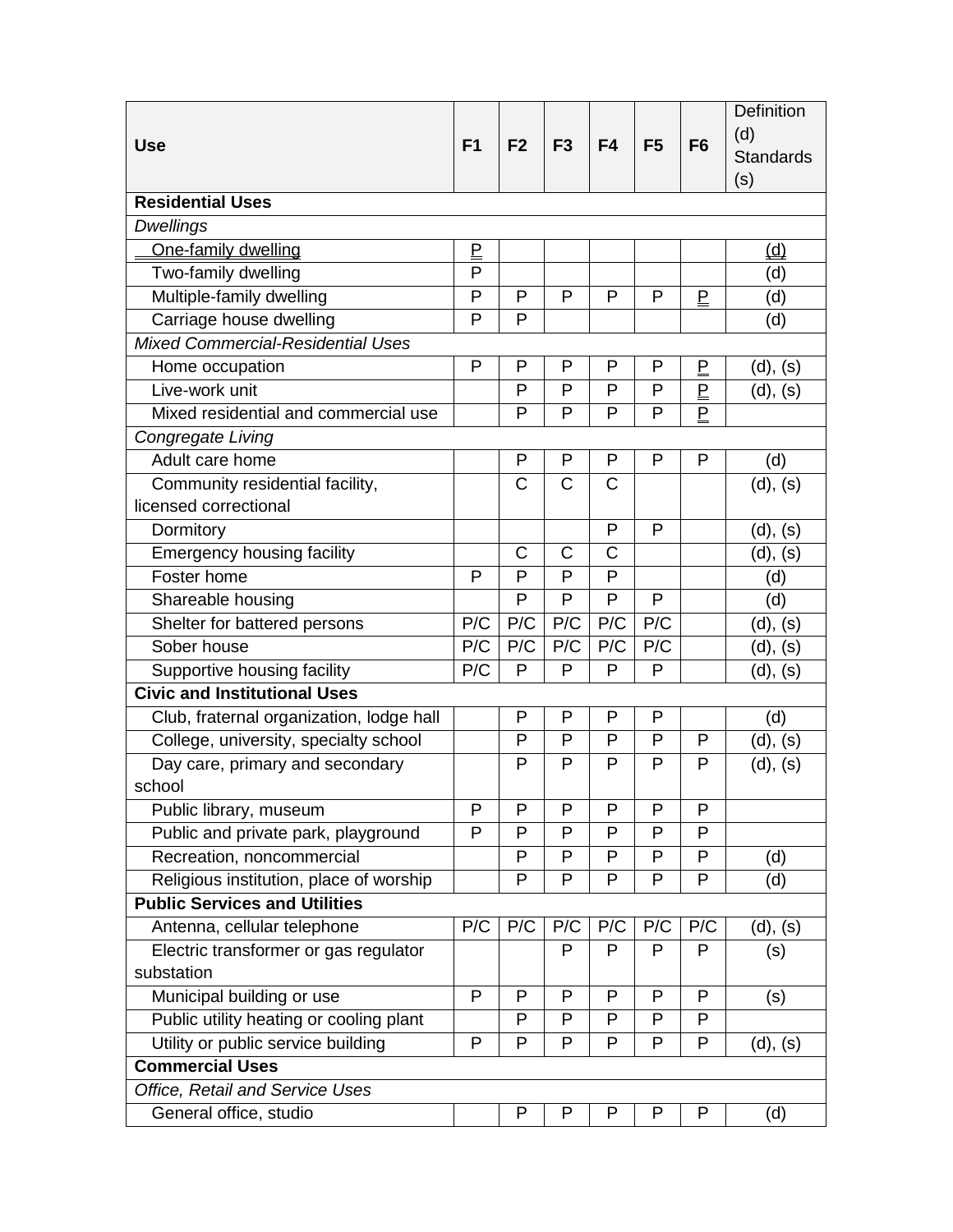|                                                  |                |                |                       |                       |                |                | <b>Definition</b> |
|--------------------------------------------------|----------------|----------------|-----------------------|-----------------------|----------------|----------------|-------------------|
| <b>Use</b>                                       | F <sub>1</sub> | F <sub>2</sub> | F <sub>3</sub>        | F4                    | F <sub>5</sub> | F <sub>6</sub> | (d)               |
|                                                  |                |                |                       |                       |                |                | <b>Standards</b>  |
|                                                  |                |                |                       |                       |                |                | (s)               |
| General retail                                   |                | P              | P                     | P                     | P              | P              | (d)               |
| Service business, general                        |                | P              | P                     | P                     | P              | P              | (d)               |
| Service business with showroom or                |                | P              | P                     | P                     | P              | P              | (d)               |
| workshop                                         |                |                |                       |                       |                |                |                   |
| Animal day care                                  |                |                |                       |                       | P              | $\mathsf{P}$   | (d), (s)          |
| <b>Business sales and services</b>               |                |                |                       |                       | P              | P              | (d)               |
| Dry cleaning, commercial laundry                 |                |                | P                     | P                     | P              |                |                   |
| <b>Farmers market</b>                            |                | P/C            | P/C                   | P/C                   | P/C            | P/C            | (d), (s)          |
| Garden center, outdoor                           |                |                | P                     | P                     | P              | P              | (d)               |
| Greenhouse                                       |                |                |                       | P                     | P              | P              | (d), (s)          |
| Hospital                                         |                |                |                       | P                     | P              | P              | (d)               |
| Mortuary, funeral home                           |                |                |                       | P                     | P              | P              |                   |
| Outdoor commercial use                           |                |                | P/C                   | P/C                   | P/C            | P/C            | (d), (s)          |
| Package delivery service                         |                |                |                       |                       | P              | P              | (d)               |
| Small engine repair, automotive bench            |                |                |                       |                       | P              | P              |                   |
| work                                             |                |                |                       |                       |                |                |                   |
| Veterinary clinic                                |                | P              | P                     | P                     | P              | $\mathsf{P}$   | (d), (s)          |
| <b>Food and Beverages</b>                        |                |                |                       |                       |                |                |                   |
| Bar                                              |                |                |                       | P/C                   | P/C            | P/C            | (d), (s)          |
| Brew on premises store                           |                |                | P                     | P                     | P              | P              | (d), (s)          |
| Coffee shop, tea house                           |                | P              | P                     | P                     | P              | P              | (d)               |
| Restaurant                                       |                | P              | P                     | P                     | P              | P              | (d), (s)          |
| Restaurant, fast-food                            |                |                |                       |                       | P/C            | P/C            | (d), (s)          |
| Commercial Recreation, Entertainment and Lodging |                |                |                       |                       |                |                |                   |
| Bed and breakfast residence                      | P              |                |                       |                       |                |                | (d), (s)          |
| Health/sports club                               |                |                | P                     | P                     | P              | P              | (d)               |
| Hotel, inn                                       |                |                | P                     | P                     | P              | $\mathsf{P}$   |                   |
| Indoor recreation                                |                |                | C                     | C                     | $\mathsf C$    | $\mathsf C$    | (d), (s)          |
| Reception hall/rental hall                       |                |                | $\overline{\text{C}}$ | $\overline{\text{C}}$ | P              | P              |                   |
| Short-term rental dwelling unit                  | P/C            | P/C            | P/C                   | P/C                   | P/C            | P/C            | (d), (s)          |
| Theater, assembly hall, concert hall             |                |                | $\mathsf{C}$          | $\mathsf{C}$          | $\mathsf{C}$   | $\mathsf{C}$   |                   |
| <b>Automobile Services</b>                       |                |                |                       |                       |                |                |                   |
| Auto convenience market                          |                |                |                       |                       | C              |                | (d), (s)          |
| Auto service station, auto specialty             |                |                |                       |                       | $\mathsf C$    |                | (d), (s)          |
| store                                            |                |                |                       |                       |                |                |                   |
| Auto repair station                              |                |                |                       |                       | $\mathsf{C}$   |                | (d), (s)          |
| Auto sales, indoor                               |                |                |                       |                       | $\mathsf C$    |                |                   |
| Car wash, detailing                              |                |                |                       |                       | $\mathsf C$    |                | (s)               |
| <b>Parking Facilities</b>                        |                |                |                       |                       |                |                |                   |
| Parking facility, commercial                     |                | С              | С                     | С                     | С              | C              | (d)               |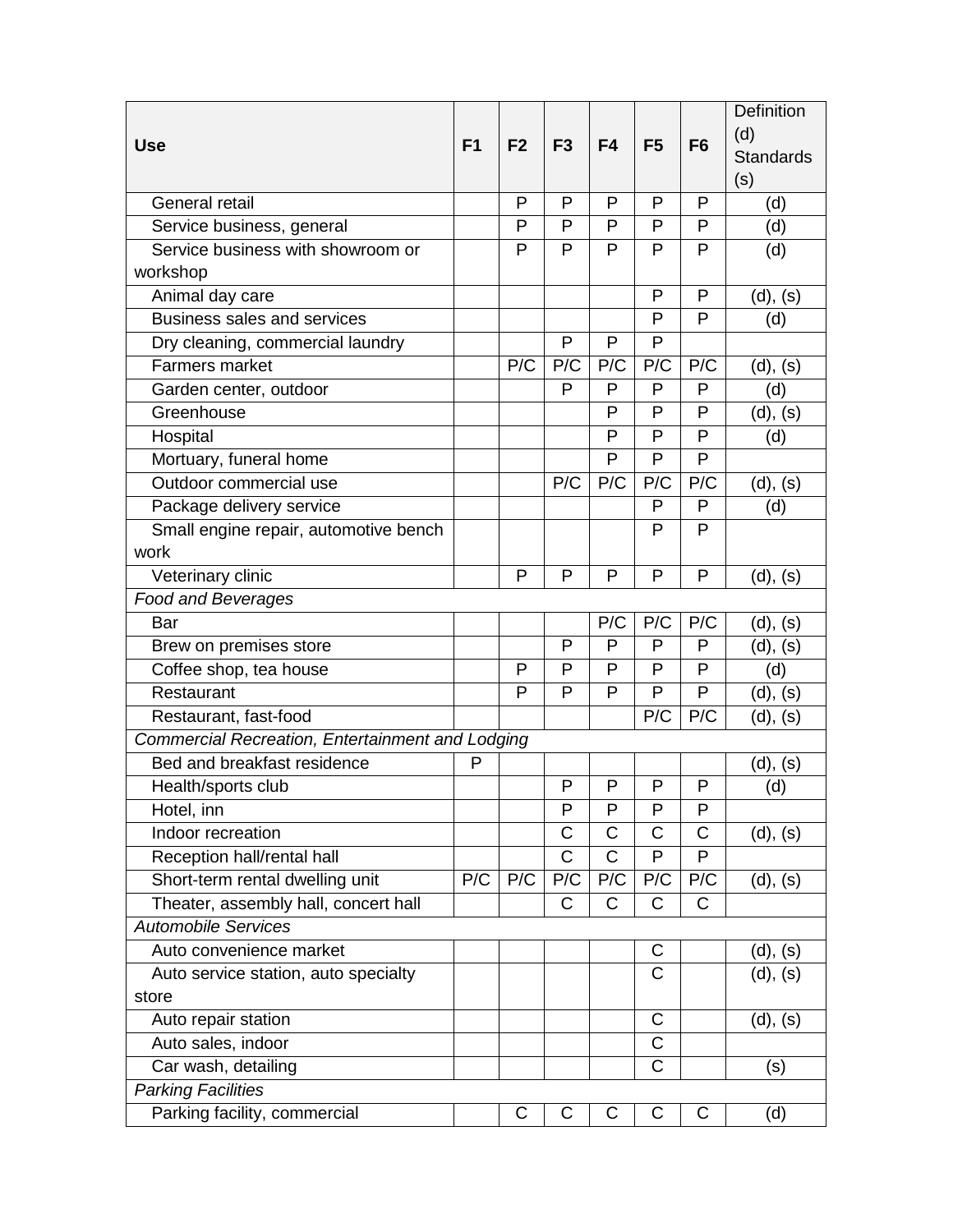| <b>Use</b>                                 | F <sub>1</sub> | F <sub>2</sub> | F <sub>3</sub> | F <sub>4</sub> | F <sub>5</sub> | F <sub>6</sub> | Definition<br>(d)<br><b>Standards</b><br>(s) |
|--------------------------------------------|----------------|----------------|----------------|----------------|----------------|----------------|----------------------------------------------|
| Transportation                             |                |                |                |                |                |                |                                              |
| Bus or rail passenger station              |                |                |                | $\mathsf{C}$   | C              | C              |                                              |
| Railroad right-of-way                      | $\overline{C}$ | C              | C              | C              | P              | P              | (s)                                          |
| Limited Production, Processing and Storage |                |                |                |                |                |                |                                              |
| Agriculture                                | P              | P              | P              | P              | P              | P              | (d), (s)                                     |
| Brewery, craft                             |                | P              | P              | P              | P              | P              | (d)                                          |
| Distillery, craft                          |                |                | P              | P              | P              | P              | (d)                                          |
| Finishing shop                             |                |                |                |                | P              | P              | (d), (s)                                     |
| Limited production and processing          |                |                | P              | P              | P              | P              | (d), (s)                                     |
| Mail order house                           |                |                | P              | P              | P              | P              |                                              |
| Printing and publishing                    |                |                | P              | P              | P              | P              |                                              |
| Recycling drop-off station                 |                |                |                |                | C              | C              | (d), (s)                                     |
| Research, development and testing          |                |                |                |                | P              | P              |                                              |
| laboratory                                 |                |                |                |                |                |                |                                              |
| Wholesale establishment                    |                |                |                |                | P              |                | (d)                                          |
| Winery, craft                              |                | P              | P              | P              | P              | P              | (d)                                          |
| <b>Accessory Uses</b>                      |                |                |                |                |                |                |                                              |
| Accessory use                              | P              | P              | P              | P              | P              | P              | (d), (s)                                     |
| Dwelling unit, accessory                   | <u>P</u>       |                |                |                |                |                | $(d)$ .<br>(S)                               |

 $P -$  Permitted use  $C -$  Conditional use requiring a conditional use permit Notes to table 66.921, Ford district uses:

- (d) Definition for the use in Chapter 65, Land Use Definitions and Development Standards.
- (s) Standards and conditions for the use in Chapter 65, Land Use Definitions and Development Standards.

# **Section 4.**

# **Sec. 66.931. Ford district dimensional standards table.**

Table 66.931, Ford district dimensional standards, sets forth density and dimensional standards that are specific to Ford districts. These standards are in addition to the provisions of chapter 63, regulations of general applicability. Where an existing building does not conform to the following requirements, the building may be expanded without fully meeting the requirements as long as the expansion does not increase the nonconformity.

|                                                                                            | Buildi<br>Floor<br>Lot<br>Area<br>ng<br>Width | <b>Building Height</b><br>(feet) |      | Max. Lot        |                 | <b>Building</b> |                |
|--------------------------------------------------------------------------------------------|-----------------------------------------------|----------------------------------|------|-----------------|-----------------|-----------------|----------------|
|                                                                                            |                                               |                                  |      | Coverag         | <b>Setbacks</b> |                 |                |
| <b>Building Type by</b><br>Ratio<br>Zoning District (a)<br>Min.<br>Min. -<br>(feet)<br>Max |                                               | Width                            |      |                 | e bv            |                 | $(feet)$ $(e)$ |
|                                                                                            | Max.                                          | Min.                             | Max. | <b>Building</b> | ROW             | Interior        |                |
|                                                                                            | (feet)                                        |                                  |      | S               | (f)             | Min.            |                |

Table 66.931. Ford District Dimensional Standards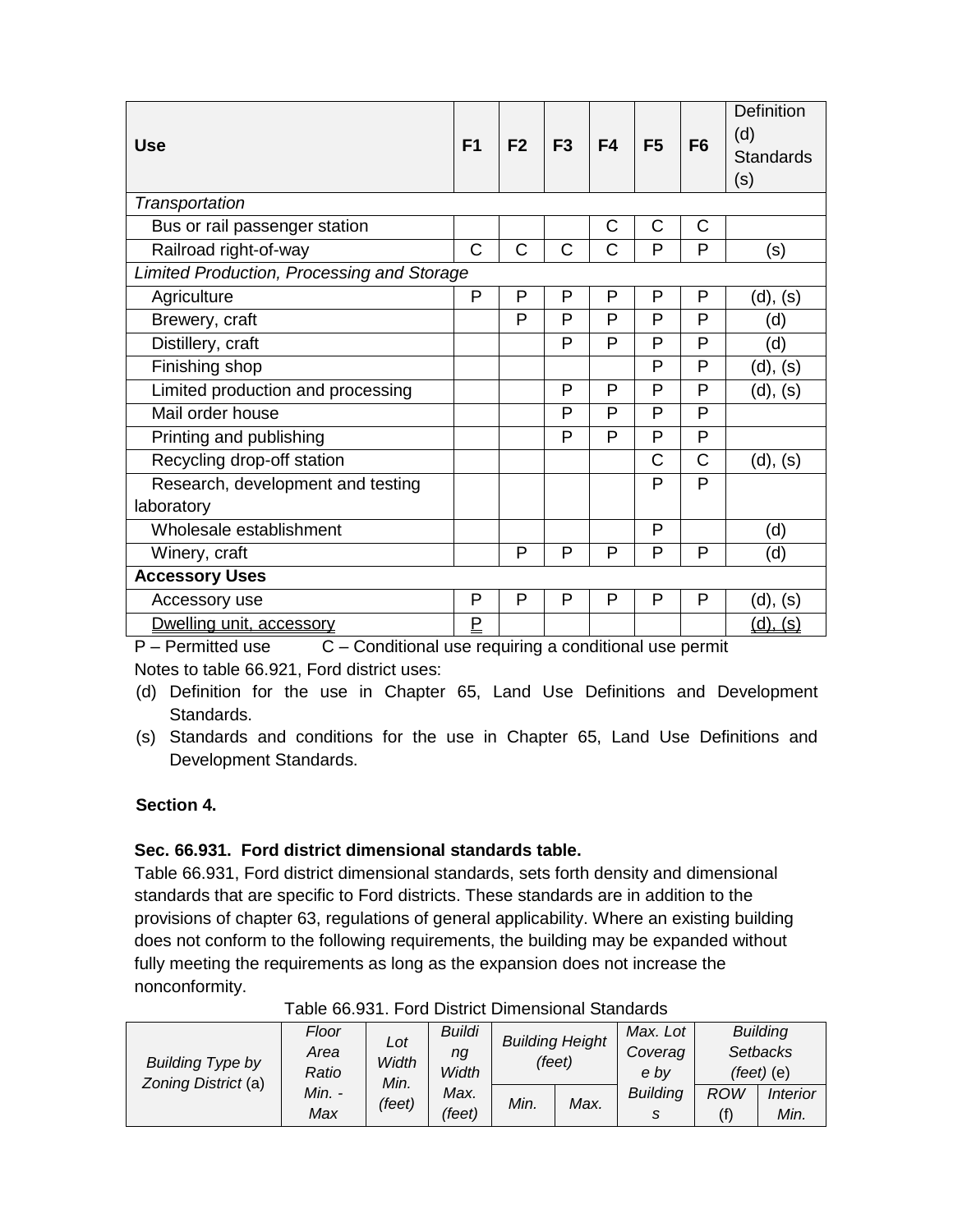|                              |                   |                |     |                  |                      |                           | Min.-<br>Max.       |                 |
|------------------------------|-------------------|----------------|-----|------------------|----------------------|---------------------------|---------------------|-----------------|
| F1 river residential         |                   |                |     |                  |                      |                           |                     |                 |
| One-family                   | $0.25 -$          |                |     |                  |                      |                           | $10 -$              |                 |
| dwelling                     | 1.5               | 60             | 60  | $\underline{20}$ | <u>30</u>            | 40%                       | 40(q)               | $\overline{10}$ |
| Multi-unit home              | $0.25 -$<br>1.5   | 80             | 60  | 20               | 48                   | 40%                       | $10 -$<br>40(g)     | 10              |
| Carriage house               | $0.25 -$<br>1.5   | n/a            | 60  | n/a              | 30                   | 40%                       | $10 -$<br>20(g)     | 6(h)            |
| F2 residential mixed low     |                   |                |     |                  |                      |                           |                     |                 |
| Townhouse,<br>rowhouse       | $1.0 - 2.0$       | 30             | 150 | 30               | 55                   | 50%                       | $10 -$<br>20        | 6(h)            |
| Multifamily low              | $1.0 - 2.0$       | 60             | 200 | 30               | 55                   | 70%                       | $10 -$<br>20        | 6(h)            |
| Carriage house               | $1.0 - 2.0$       | n/a            | 60  | n/a              | 30                   | per<br>main<br>building   | $10 -$<br>20        | 6(h)            |
| Live/work                    | $1.0 - 2.0$       | 30             | 150 | 30               | 55                   | 70%                       | $5 - 20$            | 6(h)            |
| Nonresidential or<br>mixed   | $1.0 - 2.0$       | n/a            | 500 | 30               | 55                   | 70%                       | $5 - 15$            | 6(h)            |
| F3 residential mixed mid     |                   |                |     |                  |                      |                           |                     |                 |
| Townhouse,<br>rowhouse       | $2.01.0 -$<br>4.0 | 30             | 150 | 40-30            | 65(b)                | 50%                       | $10 -$<br>20        | 6(h)            |
| Multifamily                  | $2.0 - 4.0$       | 60             | n/a | 40               | 65(b)                | 70%                       | $10 -$<br>20        | 6(h)            |
| Live/work                    | $2.0 - 4.0$       | 30             | 150 | 40               | 65(b)                | 70%                       | $\overline{5}$ - 20 | 6(h)            |
| Nonresidential or<br>mixed   | $2.0 - 4.0$       | n/a            | 500 | 40               | 65 <sub>(b)</sub>    | 70%                       | $5 - 15$            | 6(h)            |
| F4 residential mixed high    |                   |                |     |                  |                      |                           |                     |                 |
| Townhouse,<br>rowhouse       | $3.0 - 6.0$       | 30             | 150 | 48               | 75 <sub>(c)</sub>    | 50%                       | $10 -$<br>20        | 6(h)            |
| Multifamily<br>medium        | $3.0 - 6.0$       | n/a            | n/a | 48               | 75 (c)               | 70%                       | $10 -$<br>20        | 6(h)            |
| Live/work                    | $3.0 - 6.0$       | 30             | 150 | 48               | 75 (c)               | 70%                       | $5 - 20$            | 6(h)            |
| Nonresidential or<br>mixed   | $3.0 - 6.0$       | n/a            | 500 | 48               | 75 (c)               | 70%                       | $5 - 15$            | 6(h)            |
| F5 business mixed            |                   |                |     |                  |                      |                           |                     |                 |
| Nonresidential or<br>mixed   | $2.0 - 4.0$       | n/a            | 500 | 40               | $75($ d $)$<br>65(d) | 70%                       | $5 - 15$            | 6(h)            |
| F6 gateway                   |                   |                |     |                  |                      |                           |                     |                 |
| Nonresidential or<br>mixed   | $1.0 - 3.0$       | n/a            | 500 | 30               | 65                   | 70%                       | $5 - 15$            | 6(h)            |
| Min. - Minimum<br>applicable |                   | Max. - Maximum |     |                  |                      | ROW - Public Right-of-Way |                     | $n/a$ - not     |

Notes to table 66.331, Ford district dimensional standards:

(a) Building types are described and defined in Chapter 5 of the Ford Site Zoning and Public Realm Master Plan.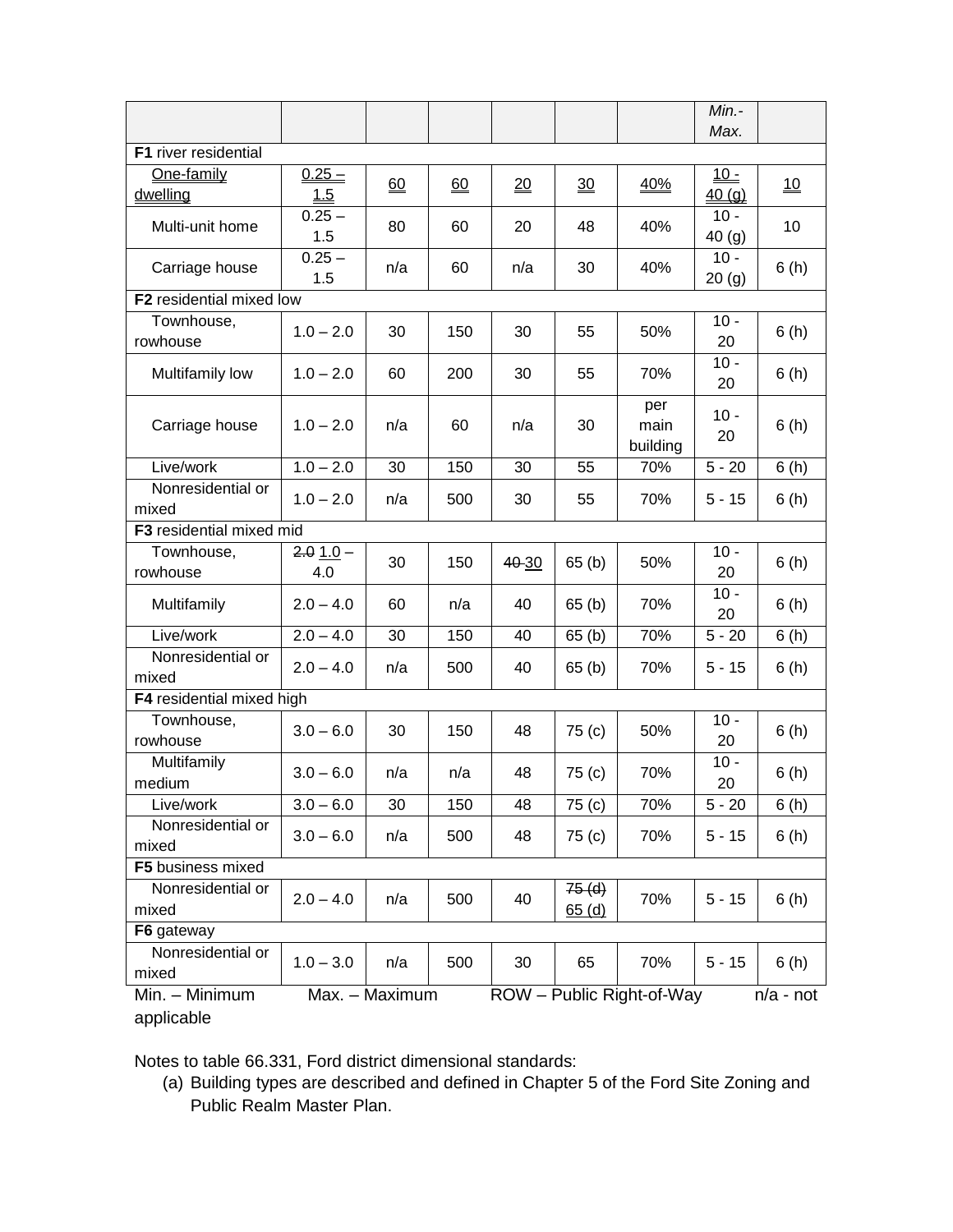- (b) A maximum building height of seventy-five (75) feet may be permitted with a minimum ten (10) foot stepback from all minimum setback lines for all portions of the building above a height of twenty-five (25) feet.
- (c) All portions of a building above a height of twenty-five (25) feet shall be stepped back a minimum of ten (10) feet from all minimum setback lines. The maximum building height may exceed seventy-five (75) feet, to a maximum of one hundred ten (110) feet, subject to the following conditions:
	- (1) A minimum of one (1) acre of buildable land in the F1, F2, F3, and/or F4 districts shall have been dedicated or conveyed to the city for public use for parks, playgrounds, recreation facilities, trails, or open space, in excess of the amount of land required to be dedicated for parkland at the time of platting. Such dedication of the additional parkland must be consistent with the criteria for parkland dedication in section 69.511, and is subject to city council approval.
	- (2) Maximum developable gross floor area of dedicated land from (c)(1), based on its underlying zoning, may be transferred and added to development allowed in an F4-zoned area, in compliance with other applicable requirements for the district or building, such as FAR, setbacks and open space coverage.
- (d) All portions of a building above a height of twenty-five (25) feet shall be stepped back a minimum of ten (10) feet from all minimum setback lines. Building height may exceed sixty-five (65) feet, to a maximum of seventy-five (75) feet, with a minimum ten (10) foot stepback from all minimum setback lines for all portions of the building above a height of thirty (30) feet, except for corner elements and portions of the building facing the civic square identified in the Ford Site Zoning and Public Realm Master Plan, Chapter 7.
- (e) Building setback is the horizontal distance between a lot line and the nearest above-grade point of a building. An interior setback is measured from an interior lot line, which is a lot line separating a lot from another lot or lots. A public right-ofway (ROW) setback is measured from a lot line that is not an interior lot line: a lot line separating a lot from a street, alley, or public way.
- (f) Maximum building setback shall apply to at least sixty (60) percent of the building facade along the right-of-way.
- (g) Buildings shall be setback a minimum of thirty (30) feet, with no maximum setback, from a lot line separating a lot from Mississippi River Boulevard.
- (h) No setback is required for building walls containing no windows or other openings when the wall meets the fire resistance standards of the Minnesota State Building Code and there is a Common Interest Community (CIC) or recorded maintenance easement that covers the affected properties.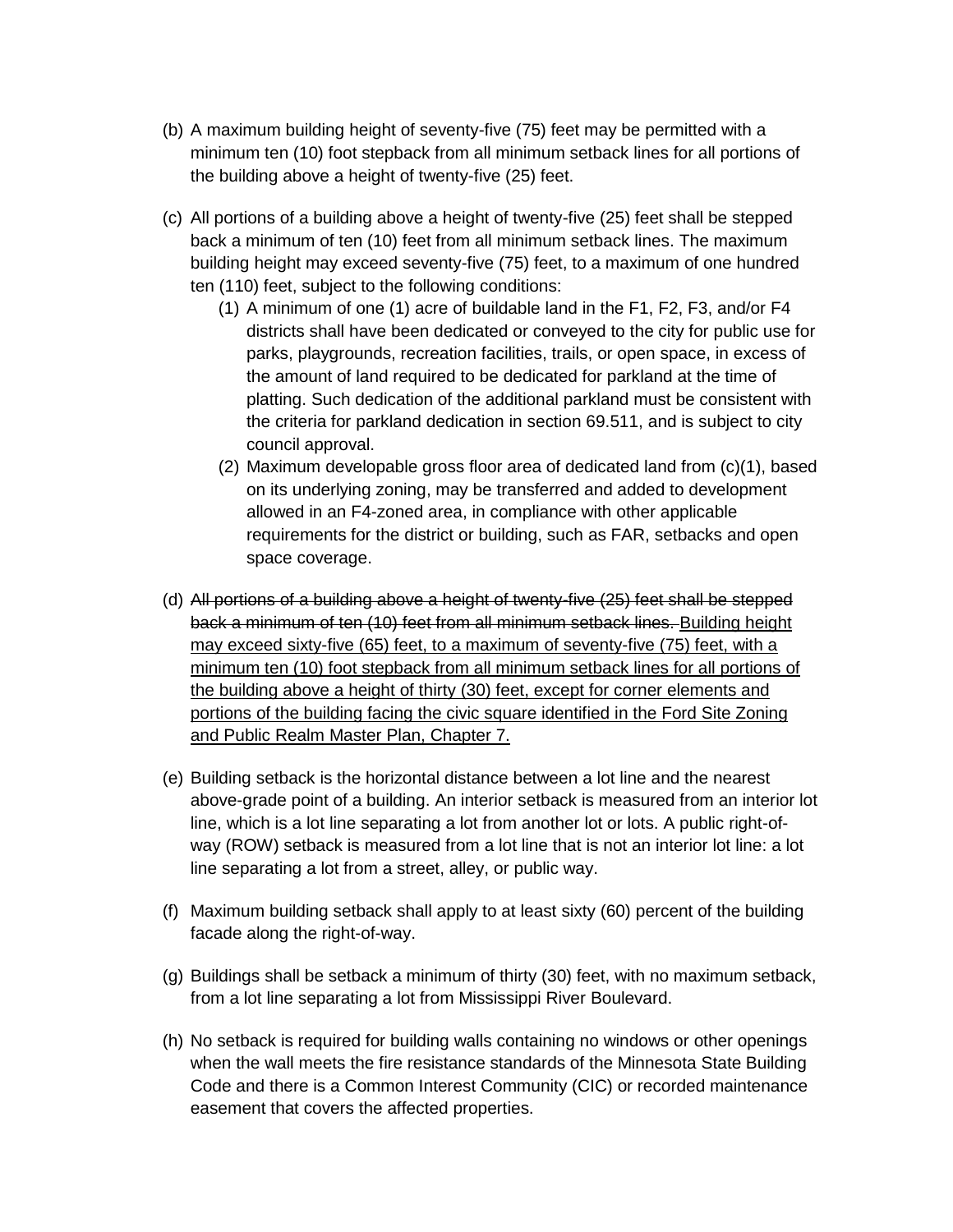# **Section 5.**

## **Sec. 66.942. Ford district vehicle parking standards.**

Off-street parking shall be provided as follows. These requirements supersede the parking requirements in section 63.207.

| Table 66.942. Vehicle Parking Requirements by Use |  |  |  |
|---------------------------------------------------|--|--|--|

| Land Use                          | Minimum Number of Parking<br><b>Spaces</b> | <b>Maximum Number of Parking</b><br>Spaces (a) |
|-----------------------------------|--------------------------------------------|------------------------------------------------|
| Residential, dwellings            | 0.75 space per dwelling unit               | 2 spaces per dwelling unit                     |
| Residential, congregate<br>living | 0.25 space per bedroom                     | 1 space per bedroom                            |
| Nonresidential                    | space per 600 square feet<br>GFA           | 1 space per 400200 square feet<br><b>GFA</b>   |

GFA – Gross Floor Area

The *Ford Site Zoning and Public Realm Master Plan*, Chapter 4.7, sets vehicle parking facility standards that are in addition to the parking facility standards in chapter 63.

## **Section 6.**

#### **Sec. 66.943. Ford district bicycle parking standards.**

Bicycle parking and related facilities shall be provided as follows:

| Land Use                       | Minimum Number of Bicycle Parking Spaces              |
|--------------------------------|-------------------------------------------------------|
| Residential, dwellings         | 1 space per dwelling unit                             |
| Residential, congregate living | 1 space per bedroom                                   |
| Education                      | space per 5 students                                  |
| Recreation                     | 1 space per 300 5,000 square feet of facility land or |
|                                | gross floor area                                      |
| General civic and commercial   | 1 space per 5000 square feet gross floor area         |
| Production and processing      | 1 space per 15,000 square feet gross floor area       |

#### Table 66.943. Bicycle Parking Requirements by Use

The Ford Site Zoning and Public Realm Master Plan, Chapter 4.7, sets bicycle parking standards that are in addition to the parking facility standards in chapter 63.

## **Section 7.**

That Panel 1E of the zoning map of the City of Saint Paul, incorporated by reference in Section § 60.303 of the Saint Paul Legislative Code, is to be hereby amended as shown on the attached zoning map  $Exhibit A$  to adjusting Ford zoning district boundaries to follow street realignment in the proposed master plan amendments and to partially reclassify the underlying zoning classification shown on Panel 1E for depicted Block 11 from F2 to F1.